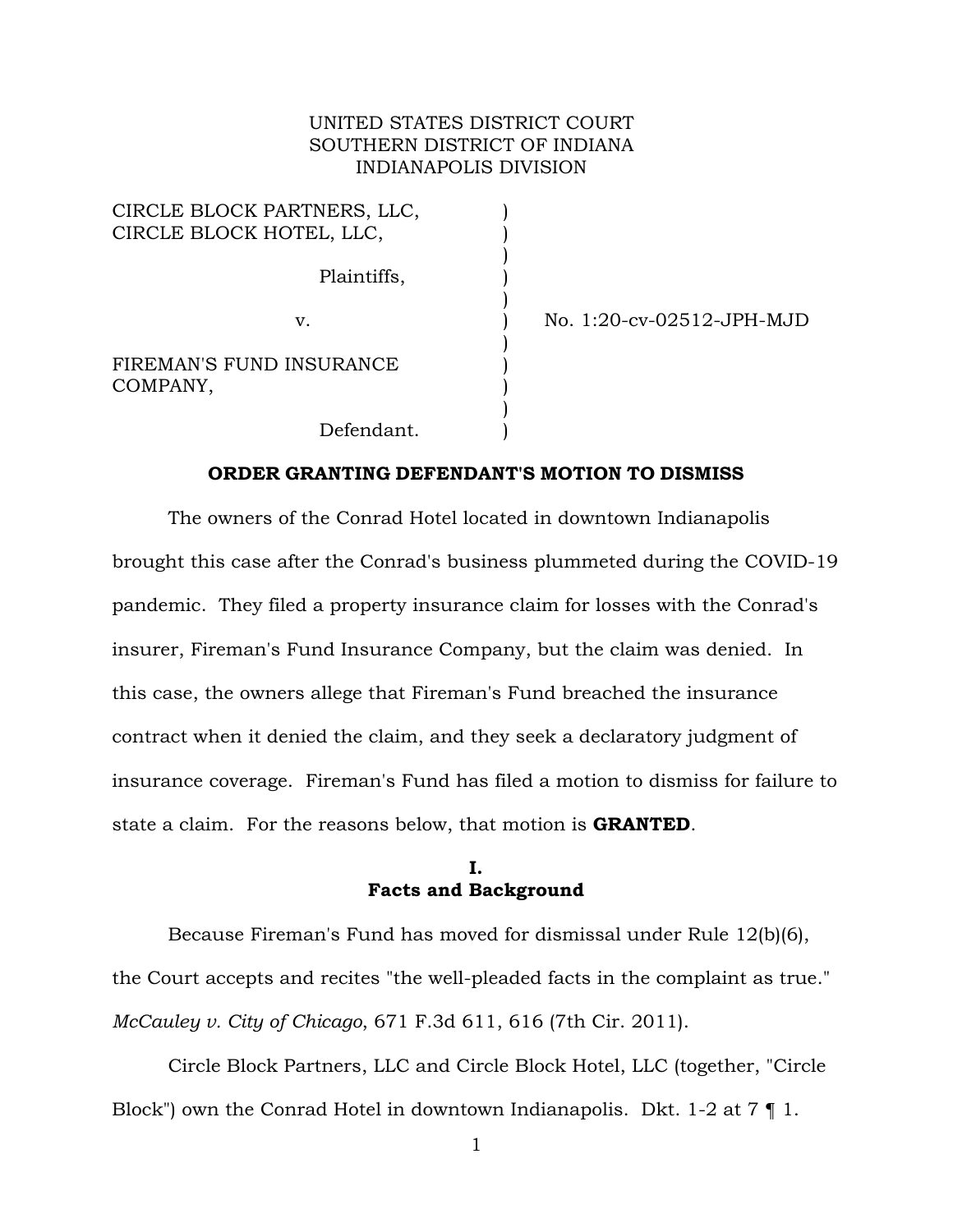Circle Block purchased a commercial property insurance policy ("the Policy") from Fireman's Fund to cover the property. *Id.* at 7–8 ¶¶ 1–3. The Policy provides up to \$104 million in coverage for real and personal business property and up to \$12.25 million in coverage for business income and extra expenses. *Id.* at 8 (Complaint 1 3), 49 (Policy). The Policy also provides \$1 million in communicable disease coverage, \$2.5 million in civil authority coverage, \$1 million in dependent property coverage, and \$2.5 million in business access coverage. *Id.* at 17 ¶ 42.

In March 2020, Indiana declared "that a public health disaster emergency exists in Indiana attributable to COVID-19." *Id.* at 13–14 ¶ 28. Indiana and Indianapolis issued orders prohibiting non-essential travel, cancelling large gatherings, and limiting hotel use to lodging and carryout services. *Id.* at 13 ¶ 27. Because of the public health emergency associated with COVID-19 and these orders, "Indianapolis lost well over 100,000 visitors expected to travel to the city." *Id.* at 16 ¶ 39.

During this time, the Conrad's "occupancy rates . . . dropped precipitously into the single digits as patrons cancelled their reservations and new bookings came to a halt." *Id.* at 22 ¶ 62. "By March 19, 2020, only six of the hotel's 247 rooms were occupied," and the hotel suspended operations entirely on April 18, 2020. *Id.* The Conrad thus "lost virtually all of its business income during this time," yet it still had ordinary business expenses and incurred "significant additional expenses for cleaning and disinfecting the [p]roperty." *Id.* ¶ 63.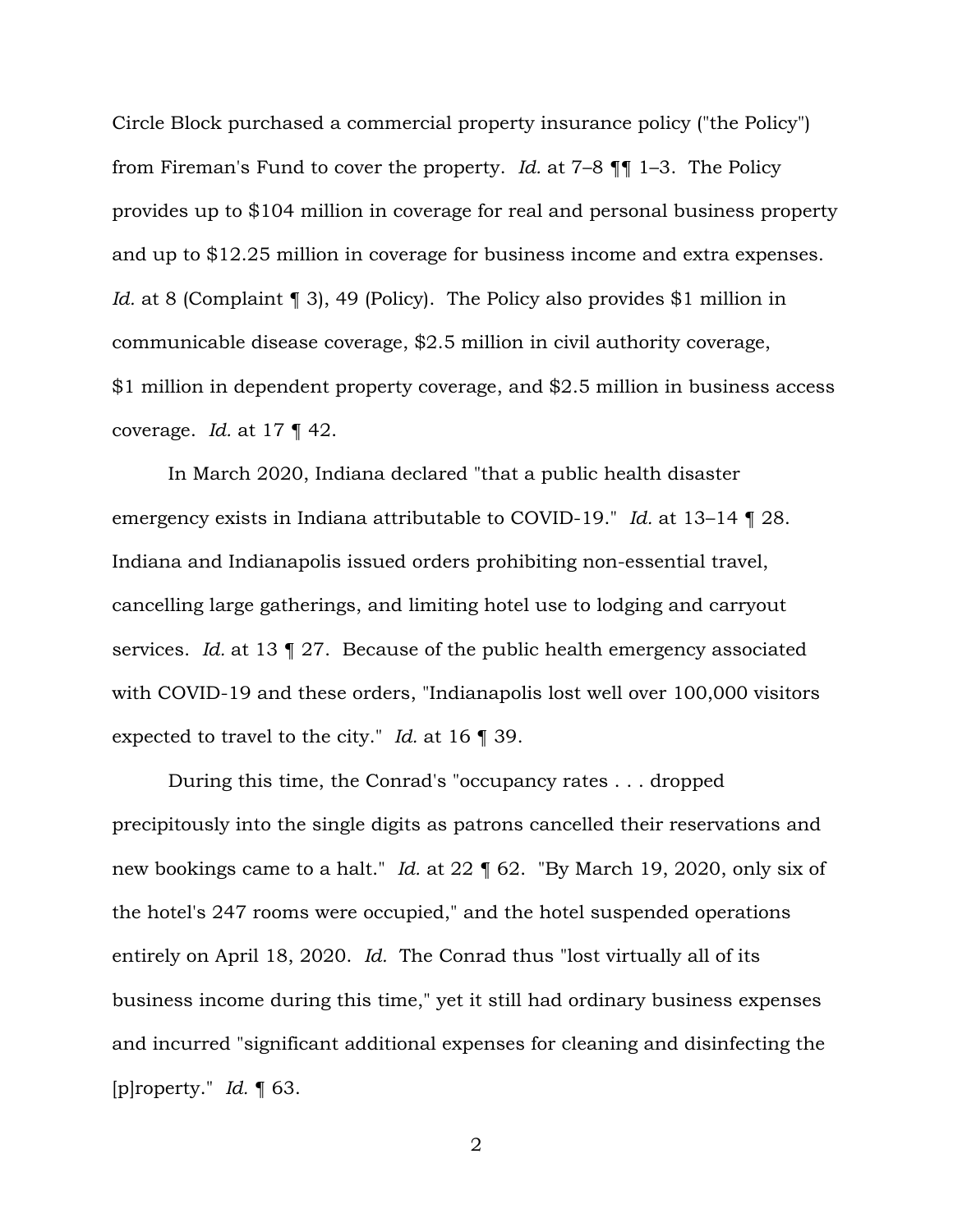On March 23, 2020, Circle Block submitted notice of its claims to Fireman's Fund, *id.* at 28 ¶ 87, and Fireman's Fund denied the claims on September 2, 2020, *id.* ¶¶ 90–91. Two days later, Circle Block filed this suit in Indiana state court, alleging breach of contract and seeking a declaratory judgment of coverage under the Policy. *Id.* at 7, 29–30. Fireman's Fund removed the case to this court, dkt. 1, and has moved to dismiss the complaint for failure to state a claim, dkt. 19.

## **II. Applicable Law**

Defendants may move under Federal Rule of Civil Procedure 12(b)(6) to dismiss claims for "failure to state a claim upon which relief can be granted." Fed. R. Civ. P. 12(b)(6). To survive a Rule 12(b)(6) motion to dismiss, "a complaint must contain sufficient factual matter, accepted as true, to 'state a claim to relief that is plausible on its face.'" *Ashcroft v. Iqbal*, 556 U.S. 662, 678 (2009) (quoting *Bell Atl. Corp. v. Twombly*, 550 U.S. 544, 570 (2007)). A facially plausible claim is one "that allows the court to draw the reasonable inference that the defendant is liable for the misconduct alleged." *Id.*

When ruling on a 12(b)(6) motion, the Court will "accept the well-pleaded facts in the complaint as true," but will not defer to "legal conclusions and conclusory allegations merely reciting the elements of the claim." *McCauley*, 671 F.3d at 616. Indiana substantive law governs this case. *See Webber v. Butner*, 923 F.3d 479, 480–81 (7th Cir. 2019).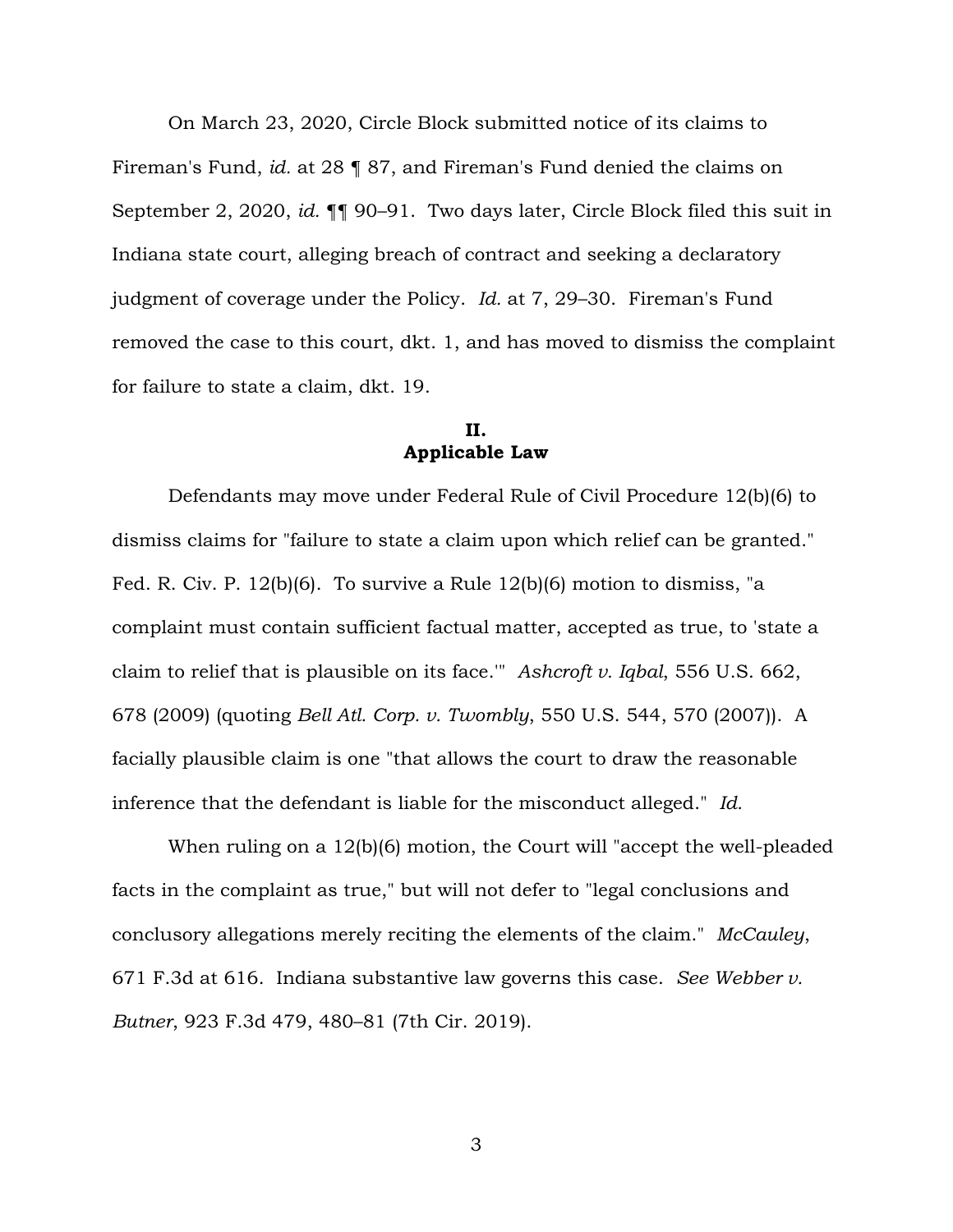## **III. Analysis**

# **A. Policy Provisions**

Circle Block argues that its losses are covered under one or more of five

Policy provisions, all of which require "direct physical loss or damage" to either

the property or to "a dependent property":

**(1) Business Income and Extra Expense Coverage:** "[W]e will pay for the actual loss of business income and necessary extra expense you sustain due to the necessary suspension of your operations during the period of restoration<sup>[1](#page-3-0)</sup> arising from *direct physical loss or damage to property* at a location, or within 1,000 feet of such location, caused by or resulting from a covered cause of loss,"[2](#page-3-1) dkt. 1-2 at 61 (emphasis added);

**(2) Business Access Coverage:** "We will pay for the actual loss of business income and necessary extra expense you sustain due to the necessary suspension of operations at a location if access to such location is impaired or obstructed. Such impairment or obstruction must *. . .* [a]rise from *direct physical loss or damage to property* other than at such location; and . . . [b]e caused by or result from a covered cause of loss; and . . . [o]ccur within [1 mile] . . . from such location," *id.* at 51, 73 (emphasis added);

<span id="page-3-0"></span><sup>1</sup> "Period of restoration means the period of time that begins immediately after the time of *direct physical loss or damage* caused by or resulting from a covered cause of loss to property . . ." Dkt. 1-2 at 74, 113 (emphasis added).

<span id="page-3-1"></span><sup>2</sup> "Covered cause of loss means *risks of direct physical loss or damage* not excluded or limited in this Coverage Form." Dkt. 1-2 at 107 ¶ 13 (emphasis added).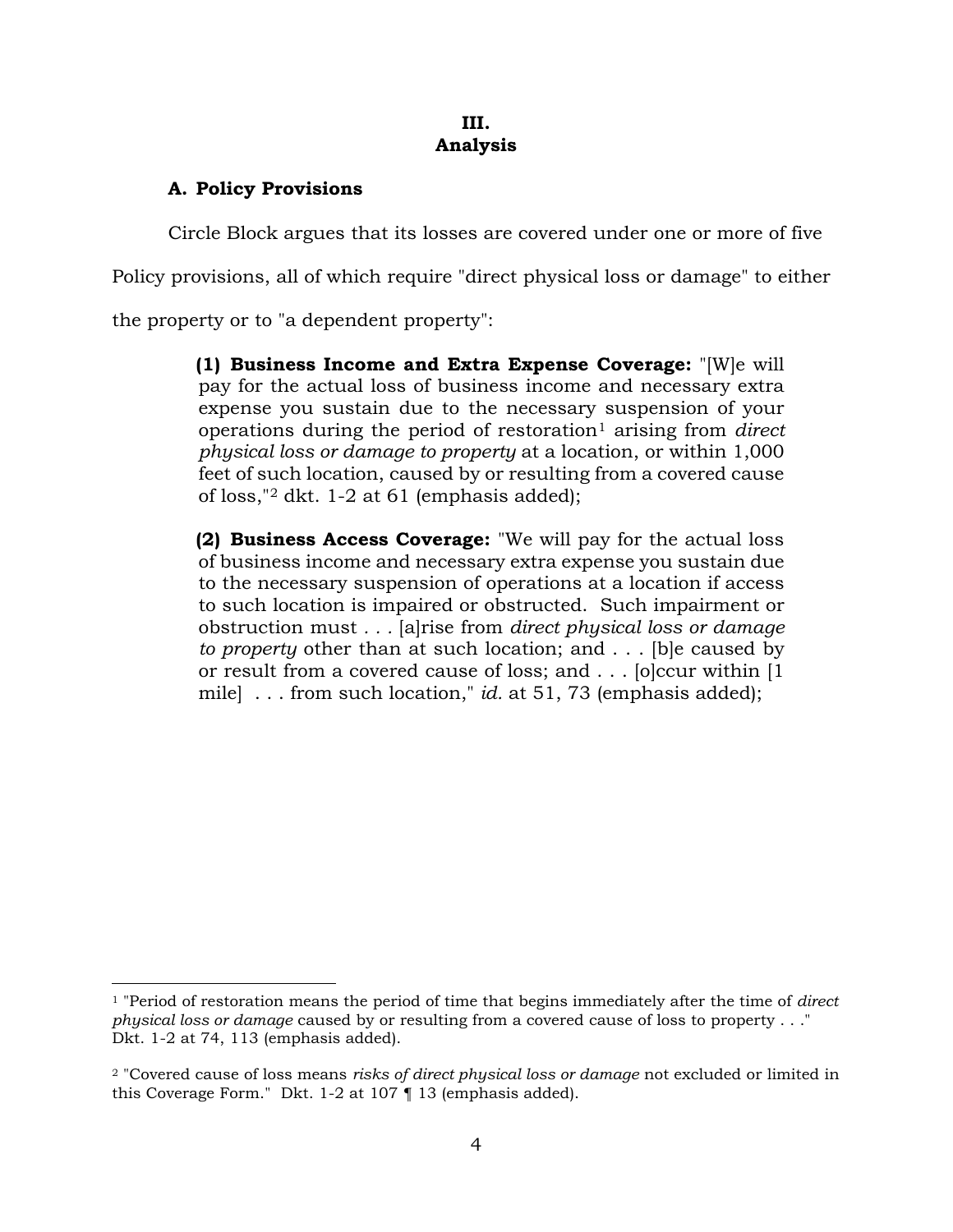**(3) Communicable Disease Coverage:** "We will pay for *direct physical loss or damage to Property Insured* caused by or resulting from a covered communicable disease event at a location including the following necessary costs incurred to: (a) [t]ear out and replace any part of Property Insured in order to gain access to the communicable disease; (b) [r]epair or rebuild Property Insured which has been damaged or destroyed by the communicable disease; and (c) [m]itigate, contain, remediate, treat, clean, detoxify, disinfect, neutralize, cleanup, remove, dispose of, test for, monitor, and assess the effects the communicable disease," *id.* at 76–77 (emphasis added).

**(4) Civil Authority Coverage:** "We will pay for the actual loss of business income and necessary extra expense you sustain due to the necessary suspension of your operations caused by action of civil authority that prohibits access to a location. Such prohibition of access to such location by a civil authority must . . . [a]rise from *direct physical loss or damage to property* other than at such location; and . . . [b]e caused by or result from a covered cause of loss; and . . . [o]ccur within [1 mile] . . . from such location," *id.* at 51, 73 (emphasis added); and

**(5) Dependent Property Coverage:** "We will pay for the actual loss of business income and necessary extra expense you sustain due to the necessary suspension of operations during the period of restoration at a location. The suspension must be due to *direct physical loss or damage at the location of a dependent property* . . . caused by or resulting from a covered cause of loss," *id.* at 73 (emphasis added).

*See* dkt. 36; dkt. 20 at 12–15.

# **B. "Direct Physical Loss or Damage to Property"**

Federal jurisdiction in this case is based on diversity, and the parties agree that Indiana law applies. *See* dkt. 20; dkt. 36. The Court "must apply Indiana law by doing [its] best to predict how the Indiana Supreme Court would decide" the issue. *Webber*, 923 F.3d at 482; *see Frye v. Auto-Owners Ins. Co.*, 845 F.3d 782, 788 (7th Cir. 2017). "Insurance policies are contracts subject to the same rules of judicial construction as other contracts." *Erie Indem. Co. for*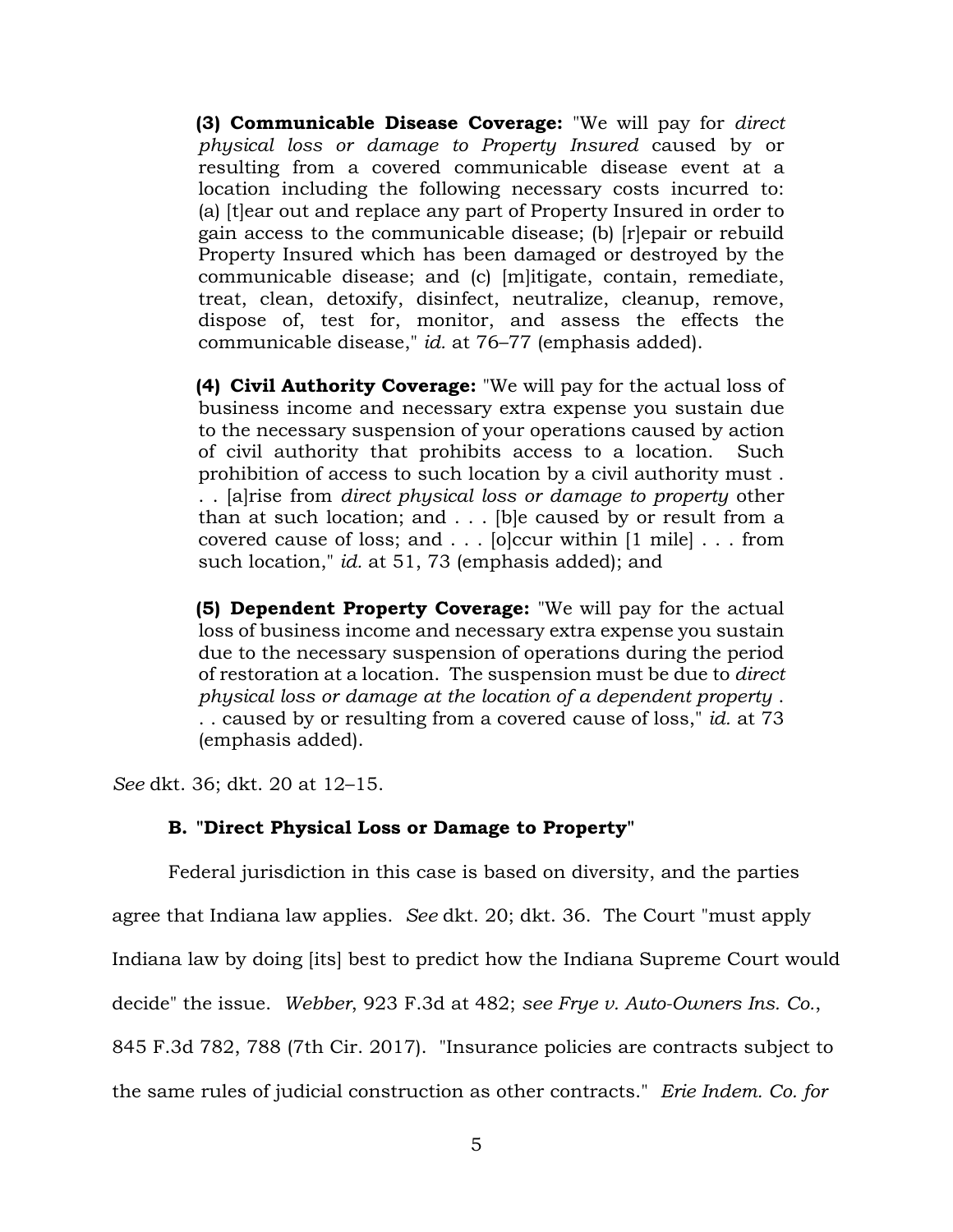*Subscribers at Erie Ins. Exch. v. Est. of Harris by Harris*, 99 N.E.3d 625, 630 (Ind. 2018) (citation omitted). "When confronted with a dispute over the meaning of insurance policy terms, Indiana courts afford clear and unambiguous policy language its plain, ordinary meaning." *Id.* But "[w]here there is ambiguity, insurance policies are construed strictly against the insurer, and the policy language is viewed from the standpoint of the insured." *State Farm Mut. Auto. Ins. Co. v. Jakubowicz,* 56 N.E.3d 617, 619 (Ind. 2016). A court's "first task, therefore, is to determine whether the policy term at issue is ambiguous." *Erie*, 99 N.E.3d at 630.

Fireman's Fund contends that "direct physical loss or damage to property" requires "direct destruction or physical alteration of property." Dkt. 20 at 18. In contrast, Circle Block argues that "direct physical loss"[3](#page-5-0) can mean a "quantifiable loss in the property's usefulness or function for normal purposes," so the phrase is at least ambiguous. *See* dkt. 36 at 16–18.

The Policy does not define the phrase "direct physical loss," *see* dkt. 20 at 18; dkt. 36 at 8, but that does not make it ambiguous, *see Erie*, 99 N.E.3d at 630 ("[F]ailing to define a policy term merely means it has no exclusive special meaning, and the courts can interpret it."). Instead, the phrase is "ambiguous only if it is susceptible to more than one reasonable interpretation." *G&G Oil Co. of Indiana v. Cont'l W. Ins. Co.*, 165 N.E.3d 82, 87 (Ind. 2021) (citations and

<span id="page-5-0"></span><sup>3</sup> Circle Block argues only that the "loss" portion of the "direct physical loss or damage" clause provides it coverage. *See* dkt. 36 at 16–17 ("Circle Block need only plausibly allege 'direct physical loss,' which means something different from 'direct physical damage.'"). Therefore, this order addresses only the "loss" alternative under the provision.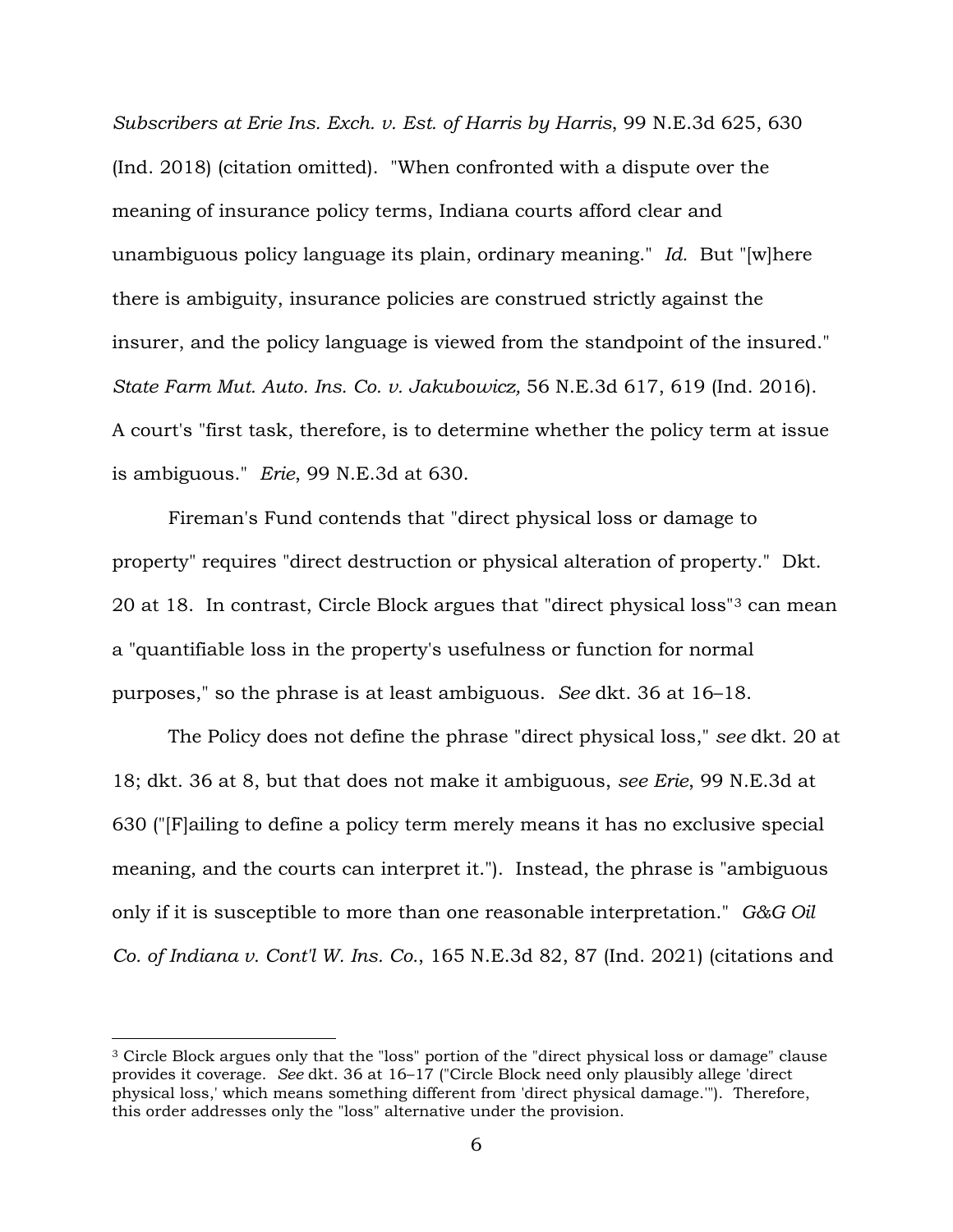emphasis omitted). In other words, the question is whether "reasonably intelligent policyholders could . . . legitimately disagree as to what the [phrase] means." *Id.*

The interpretation of "direct physical loss" is informed by "sources that reflect the ordinary meaning of the term at the time the contract was executed," including dictionaries. *Reuille v. E.E. Brandenberger Const., Inc.*, 888 N.E.2d 770, 771 (Ind. 2008); *see, e.g.*, *Med. Protective Co. of Fort Wayne, Indiana v. Am. Int'l Specialty Lines Ins. Co.*, 990 F.3d 1003, 1012 (7th Cir. 2021) (applying an undefined insurance policy term's "ordinary meaning"). Both parties cite the Merriam-Webster.com dictionary, which defines the relevant terms to mean:

- Direct: "marked by absence of intervening agency, instrumentality, or influence"
- Physical: "of or relating to, material things"
- Loss: "the harm or privation resulting from loss or separation"

*See* Merriam-Webster.com Dictionary;[4](#page-6-0) dkt. 20 at 18; *see* dkt. 36 at 17. The adjectives "direct" and "physical" modify the noun "loss," so the loss (harm or privation) must be both "direct" (marked by absence of an intervening force) and "physical" (of or relating to a material thing). *See Rimini St., Inc. v. Oracle USA, Inc.*, 139 S. Ct. 873, 878 (2019) ("Adjectives modify nouns—they pick out a subset of a category that possesses a certain quality.") (citation omitted).

<span id="page-6-0"></span><sup>4</sup> https://www.merriam-webster.com (last visited July 21, 2021).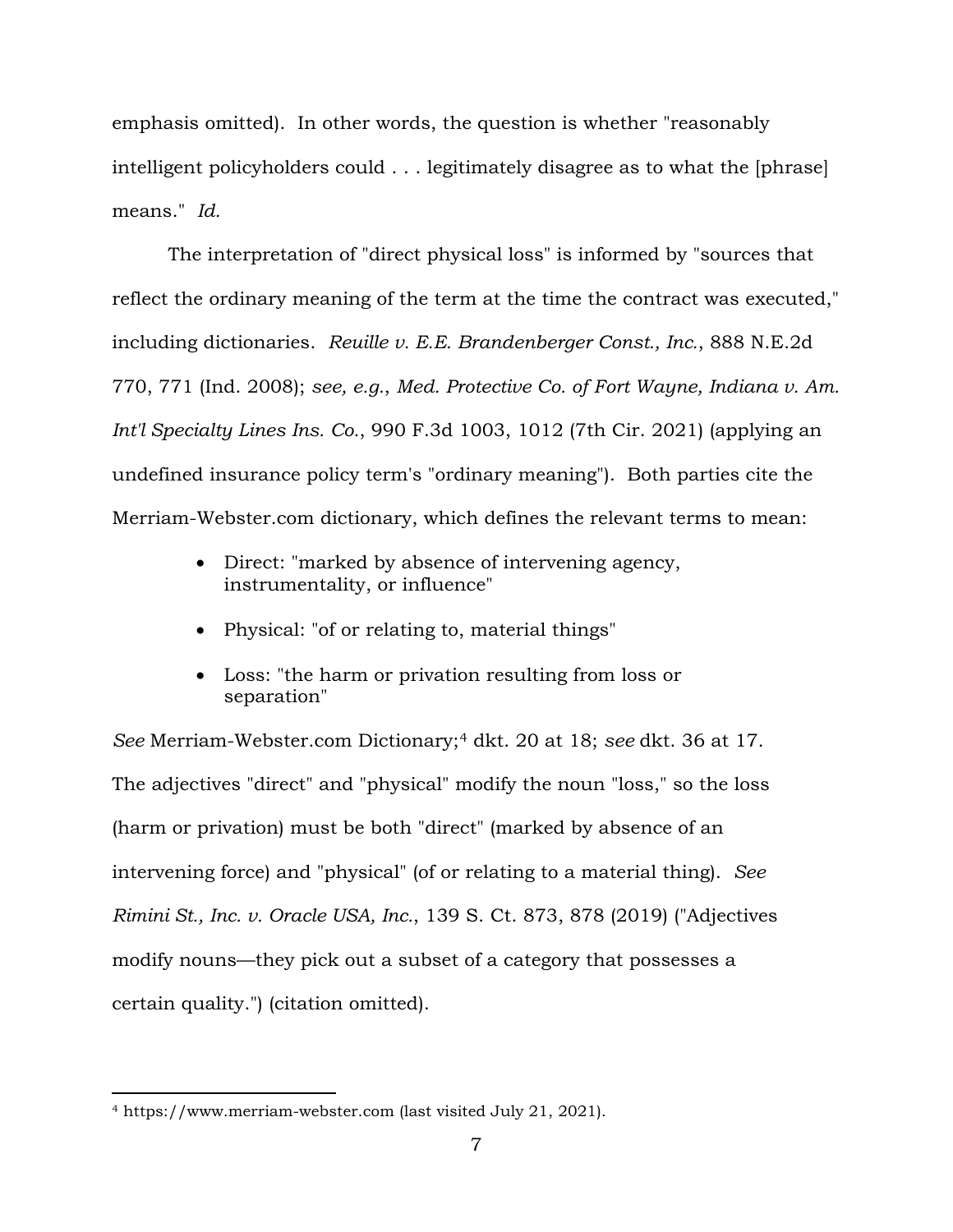As a result, "direct physical loss" to property requires a harmful alteration in the appearance, shape, color, composition, or other material dimension of the property, excluding situations in which an intervening force plays some role. *See, e.g.*, *Georgetown Dental, LLC v. Cincinnati Ins. Co.*, No. 1:21-cv-00383, 2021 WL1967180, at \*7 (S.D. Ind. May 17, 2021) ("Consistent with the emerging lion's share of cases, the Court determines that this 'physical loss' or 'physical damage' must be actual and demonstrable physical harm . . . ."); *MHG Hotels, LLC v. Emasco Ins. Co., Inc.*, No. 1:20-cv-1620, slip op. at 11 (S.D. Ind. March 8, 2021) (holding that "the phrase 'direct physical loss' refers to a loss that requires the insured to repair, rebuild, or replace property that has been tangibly, physically altered – not the insured's loss of use of that property."); *Indiana Repertory Theatre, Inc. v. Cincinnati Cas. Co.*, No. 49D01-2004-PL-013137, slip op. at 26 (Ind. Marion Cty. Sup. Ct. Mar. 12, 2021) ("If loss of use alone qualified as direct physical loss to property, then the term 'physical' would have no meaning."); Steven Plitt et al., 10A Couch on Insurance § 148:46 (3d ed. 2021) ("The requirement that the loss be 'physical,' given the ordinary definition of that term, is widely held to exclude alleged losses that are intangible or incorporeal . . . .").

Circle Block's complaint alleges that the Conrad Hotel's occupancy rates (and thus its revenue) dropped "as patrons cancelled their reservations and new bookings came to a halt," causing it to "suspend its operations" when remaining open became "untenable." Dkt. 1-2 at 22 ¶¶ 62–63. Even when accepted as true, these allegations attribute the lost revenue to changes in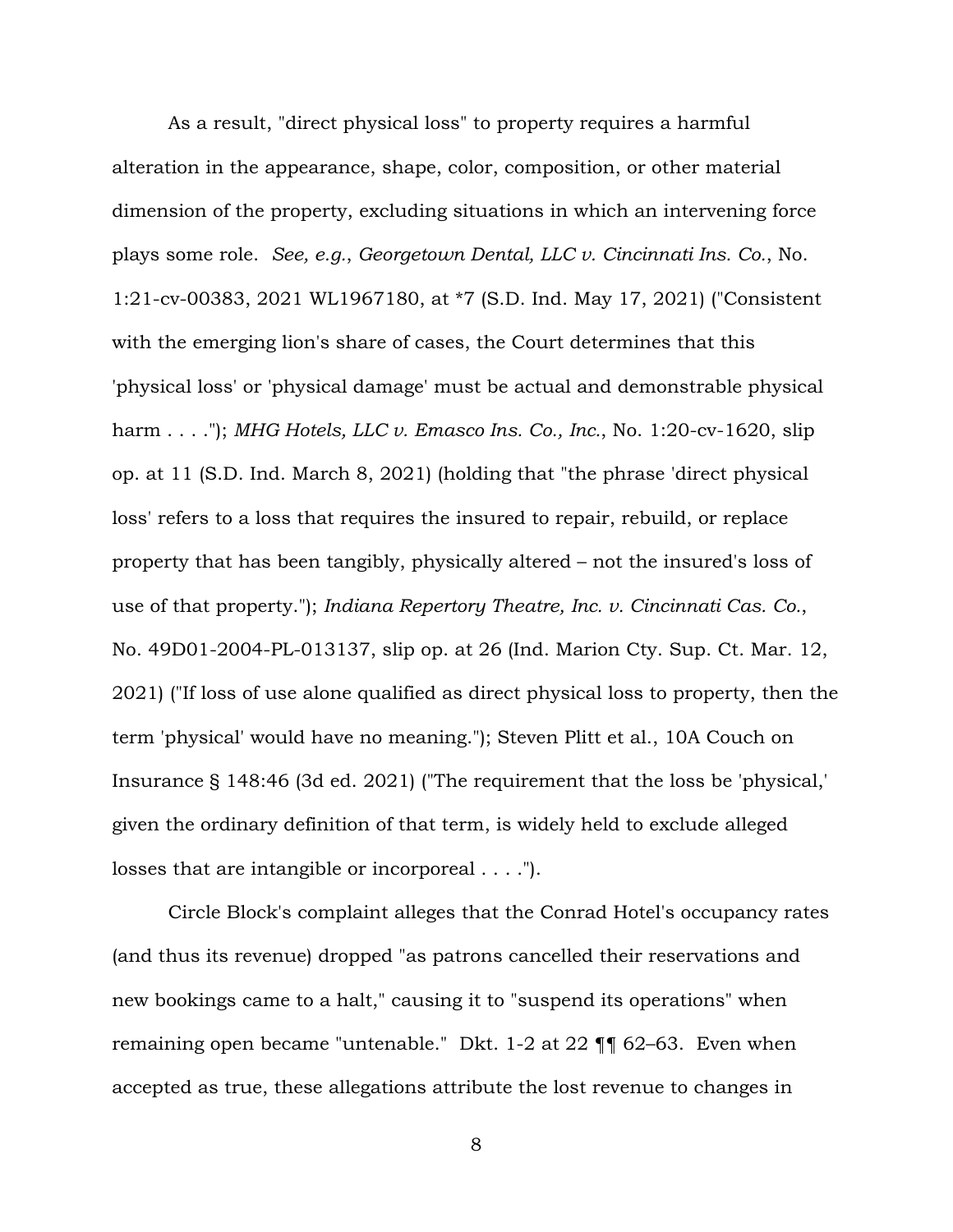human behavior, not a harmful physical change to the Conrad or the property located within it. *Cf. Uncork & Create LLC v. Cincinnati Ins. Co.*, 498 F. Supp. 3d 878, 884 (S.D. W. Va. 2020) (noting that "the pandemic impact [ed]  $\dots$ human behavior," which "caused the Plaintiff economic losses."). And Circle Block's interpretation of "direct physical loss" to property ("quantifiable loss in the property's usefulness or function for normal purposes") reads "physical" out of the Policy. *See* dkt. 36 at 18 (arguing that the Court "should reject the invented requirement of . . . 'physical alteration' put forth by Fireman's Fund"). Because the Conrad Hotel's loss in business caused by the COVID-19 pandemic did not arise from an alteration in the appearance, shape, color, composition, or other material dimension of the property, it is not a "direct physical loss" to the property.

Circle Block contends that Indiana courts have interpreted the phrase "direct physical loss" to include situations where there has not been any alteration to a material dimension of a property. *See* dkt. 36 at 10. Circle Block cites *Cook v. Allstate Ins. Co.*, No. 48D02-0611-PL-01156, 2007 Ind. Super. LEXIS 32 (Madison Cty. Super. Ct. Nov. 30, 2007), for the proposition that the contractual term "direct physical loss" is satisfied when a "physical condition" renders property unsuitable for its intended use. *See* dkt. 36 at 10. *Cook* involved the infestation of a home by poisonous brown recluse spiders. 2007 Ind. Super. LEXIS 32, at \*1–3. The parties filed cross motions for summary judgment on the issue of whether there was a "sudden and accidental direct physical loss" as required under the policy. *Id.* at \*7. The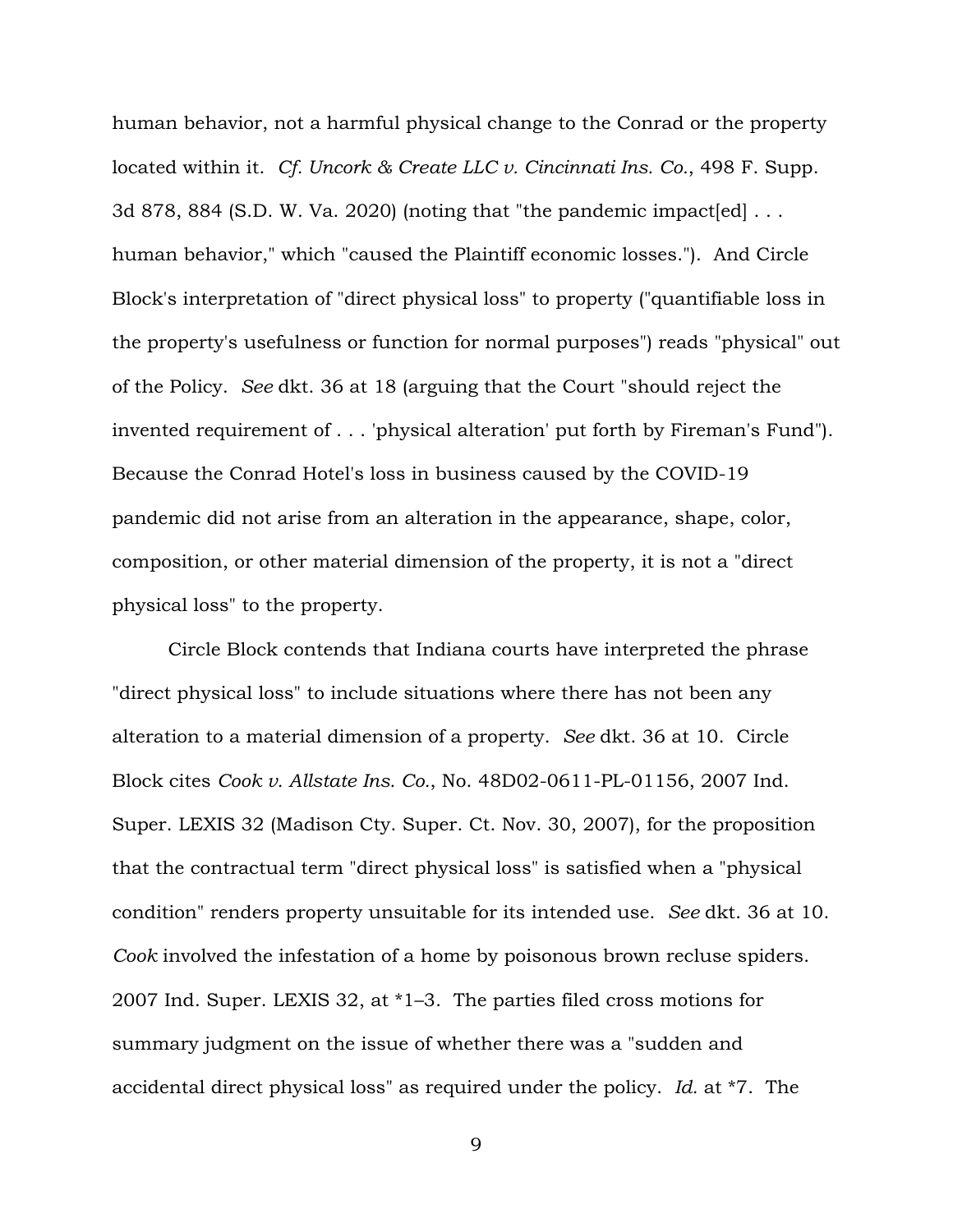court held that the insurer could not assert a coverage defense based on the argument that there was no "sudden and accidental direct physical loss" because it waited too long to raise it. *Id.* at \*7–8. The insurer was foreclosed from raising that defense under both the common law insurance doctrine of "mend the hold," *id.*, and waiver, *id.* at \*8 n.1.

Only after making those holdings did the court discuss whether the spider infestation constituted a "direct physical loss." *See id.* at \*8. Because that discussion relates to a third basis for granting summary judgment to Cook on the issue of whether there was a "sudden and accidental direct physical loss," *see id.*, it was unnecessary to the holding and therefore dicta. Moreover, *Cook*, an unpublished state trial court decision, does not cite any controlling Indiana precedent (or any Indiana case for that matter) in support of the statement that "[c]ase law demonstrates that a physical condition that renders property unsuitable for its intended use constitutes a 'direct physical loss' even where some utility remains and, in the case of a building, structural integrity remains." 2007 Ind. Super. LEXIS 32, at \*9–10. *Cook* does not support the expansive interpretation of "direct physical loss" that Circle Block urges.

The next case that Circle Block relies upon, *Ports of Indiana v. Lexington Ins. Co.*, No. 1:09-CV-0854, 2011 WL 5523419 (S.D. Ind. Nov. 14, 2011), similarly does not support the conclusion that Circle Block asks the Court to reach. *See* dkt. 36 at 16.In *Ports of Indiana*, an Indiana port authority alleged that it suffered "direct physical loss or damage" when erosion and low water levels damaged nearly 2,000 feet of dock wall. 2011 WL 5523419, at \*1. The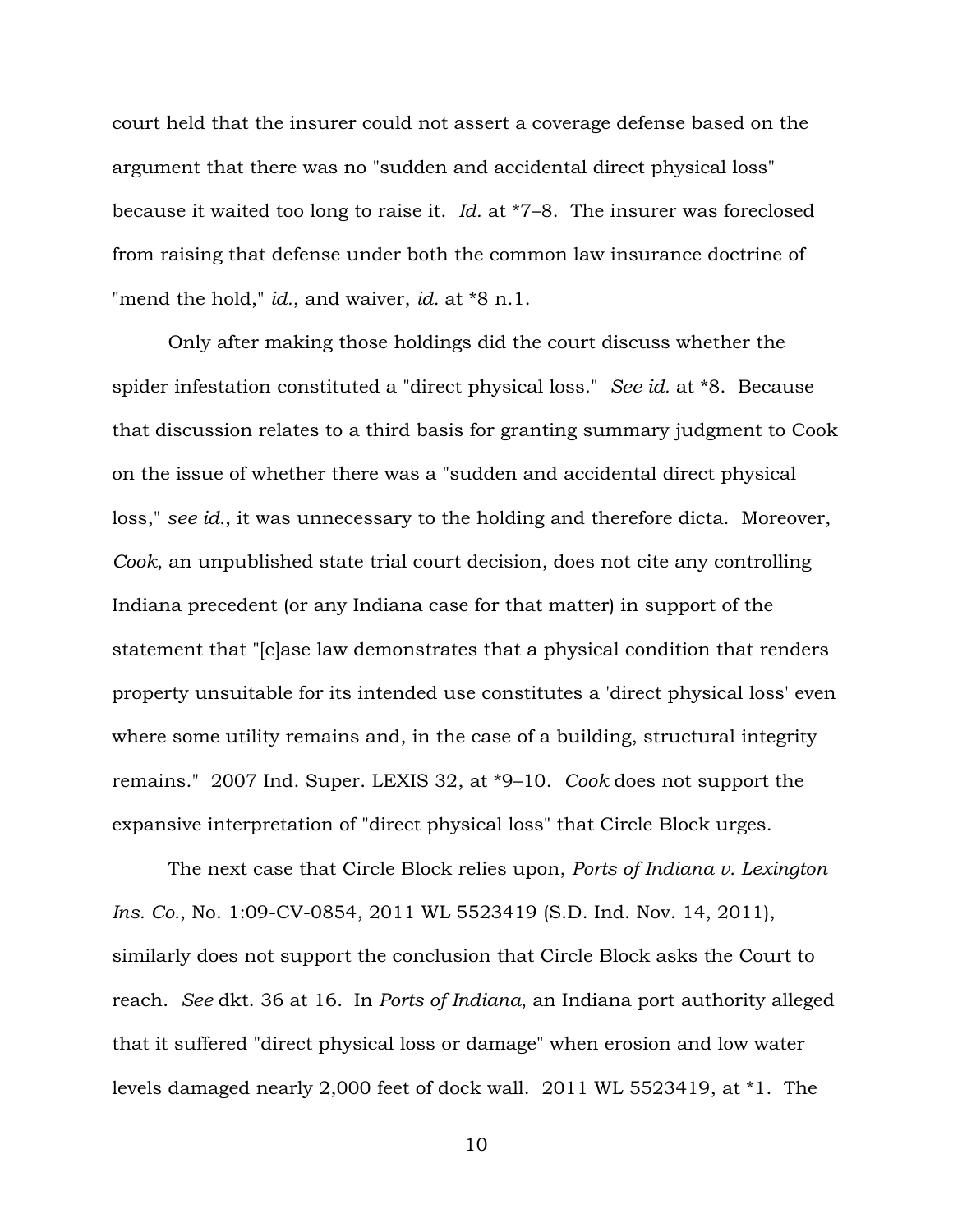insurer did not dispute that 128 feet of dock wall had been physically damaged but contended that the remainder of the dock was unharmed. *See id.* at \*2. Because the disputed portion of the wall was "largely underwater," the court considered whether the remaining dock was damaged by assessing its usefulness and functionality. *See id.* at \*10. The Court expressly stated that it was "not conflating usability with physical damage." *Id.* Here, in contrast, there are no allegations that any part of the Conrad's structure was harmed.[5](#page-10-0)

Still, Circle Block contends that these two cases––along with a few cases applying other states' laws[6](#page-10-1)––represent a division of authority and therefore support a finding of ambiguity. *See* dkt. 36 at 27–32, 37. But division of authority "is only evidence of ambiguity" and "does not establish conclusively that a particular clause is ambiguous." *Allgood v. Meridian Sec. Ins. Co.*, 836 N.E.2d 243, 248 (Ind. 2005) (holding insurance policy unambiguous despite disagreement between jurisdictions); *see Standard Mut. Ins. Co. v. Bailey*, 868 F.2d 893, 896 n.4 (7th Cir. 1989) (holding that it's "clearly not the law in Indiana" that an insurance policy is ambiguous "whenever there is a split in authority on [its] scope").

<span id="page-10-0"></span><sup>5</sup> This order finds no inconsistency with the holdings in *Cook* or *Ports of Indiana*, and neither decision binds this Court. *See King v. Ord. of United Com. Travelers of Am.*, 333 U.S. 153, 160– 61 (1948); *Lodholtz v. York Risk Servs. Grp., Inc.*, 778 F.3d 635, 639–40 (7th Cir. 2015); *TMF Tool Co. v. Muller*, 913 F.2d 1185, 1191 (7th Cir. 1990).

<span id="page-10-1"></span><sup>6</sup> For example, Circle Block leans heavily on *Studio 417, Inc. v. Cincinnati Ins. Co.*, 478 F. Supp. 3d 794 (W.D. Mo. 2020), which applied Missouri law to deny a motion to dismiss for a similar COVID-19 insurance claim. *See* dkt. 36 at 27–29, 44. Yet *Studio 417* emphasized that its ruling was subject to further review and that "[s]ubsequent case law in the COVID-19 context, construing similar provisions, and under similar facts, may be persuasive." *See Studio 417*, 478 F. Supp. 3d at 801, 805.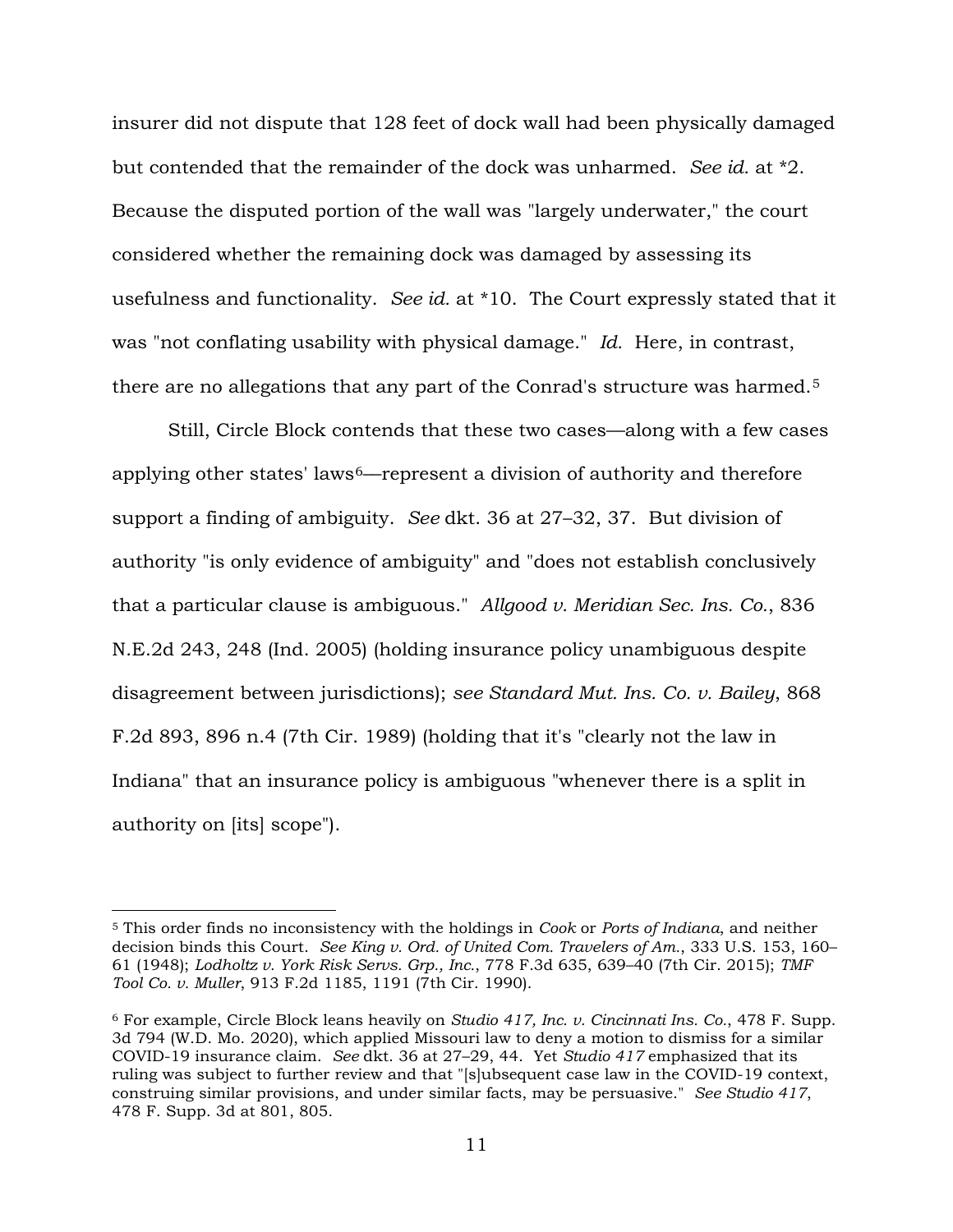Regardless, there is not the split of authority that Circle Block imagines. Instead, "the overwhelming majority of courts have found no coverage when interpreting similar language," *Crescent Plaza Hotel Owner L.P. v. Zurich Am. Ins. Co.*, No. 20 C 3463, --- F. Supp. 3d ----, 2021 WL 633356, at \*3 (N.D. Ill. Feb. 18, 2021), and most courts that have considered the question have found similar phrases unambiguous, *see, e.g.*, *Georgetown Dental, LLC*, 2021 WL 1967180, at \*7; *MHG Hotels, LLC*, No. 1:20-cv-1620, slip op. at 10–12; *Indiana Repertory Theatre, Inc.*, No. 49D01-2004-PL-013137, slip op. at 26–27; *Oral Surgeons, P.C. v. Cincinnati Ins. Co.*, No. 20-3211, --- F.4th ----, 2021 WL 2753874, at \*2 (8th Cir. July 2, 2021); *Sandy Point Dental, PC v. Cincinnati Ins. Co.*, 488 F. Supp. 3d 690, 693–94 (N.D. Ill. 2020); *Bradley Hotel Corp. v. Aspen Specialty Ins. Co.*, 508 F. Supp. 3d 249, 254 (N.D. Ill. 2020); *Biltrite Furniture, Inc. v. Ohio Security Ins. Co.*, No. 20-CV-656, 2021 WL 3056191, at \*4 (E.D. Wis. July 20, 2021); *G.O.A.T. Climb & Cryo, LLC v. Twin City Fire Ins. Co*., No. 20 C 5644, 2021 WL 2853370, at \*3 (N.D. Ill. July 8, 2021); *Melcorp, Inc. v. W. Am. Ins. Co.*, No. 20 C 4839, 2021 WL 2853371, at \*4–8 (N.D. Ill. July 8, 2021); *CFIT Holding Corp. v. Twin City Fire Ins. Co.*, No. 20 C 3453, 2021 WL 2853376, at \*3 (N.D. Ill. July 8, 2021); *Image Dental, LLC v. Citizens Ins. Co. of Am.*, No. 20-CV-02759, 2021 WL 2399988, at \*8–9 (N.D. Ill. June 11, 2021); *Chief of Staff LLC v. Hiscox Ins. Co. Inc.*, No. 20 C 3169, --- F. Supp. 3d ----, 2021 WL 1208969, at \*4 (N.D. Ill. Mar. 31, 2021); *Zajas, Inc. v. Badger Mut. Ins. Co.*, No. 20-CV-1055, 2021 WL 1102403, at \*3 (S.D. Ill. Mar. 23, 2021); *Smeez, Inc. v. Badger Mut. Ins. Co.*, 20-cv-1132, slip op. at 10 (S.D. Ill. Mar. 22, 2021); *Bend*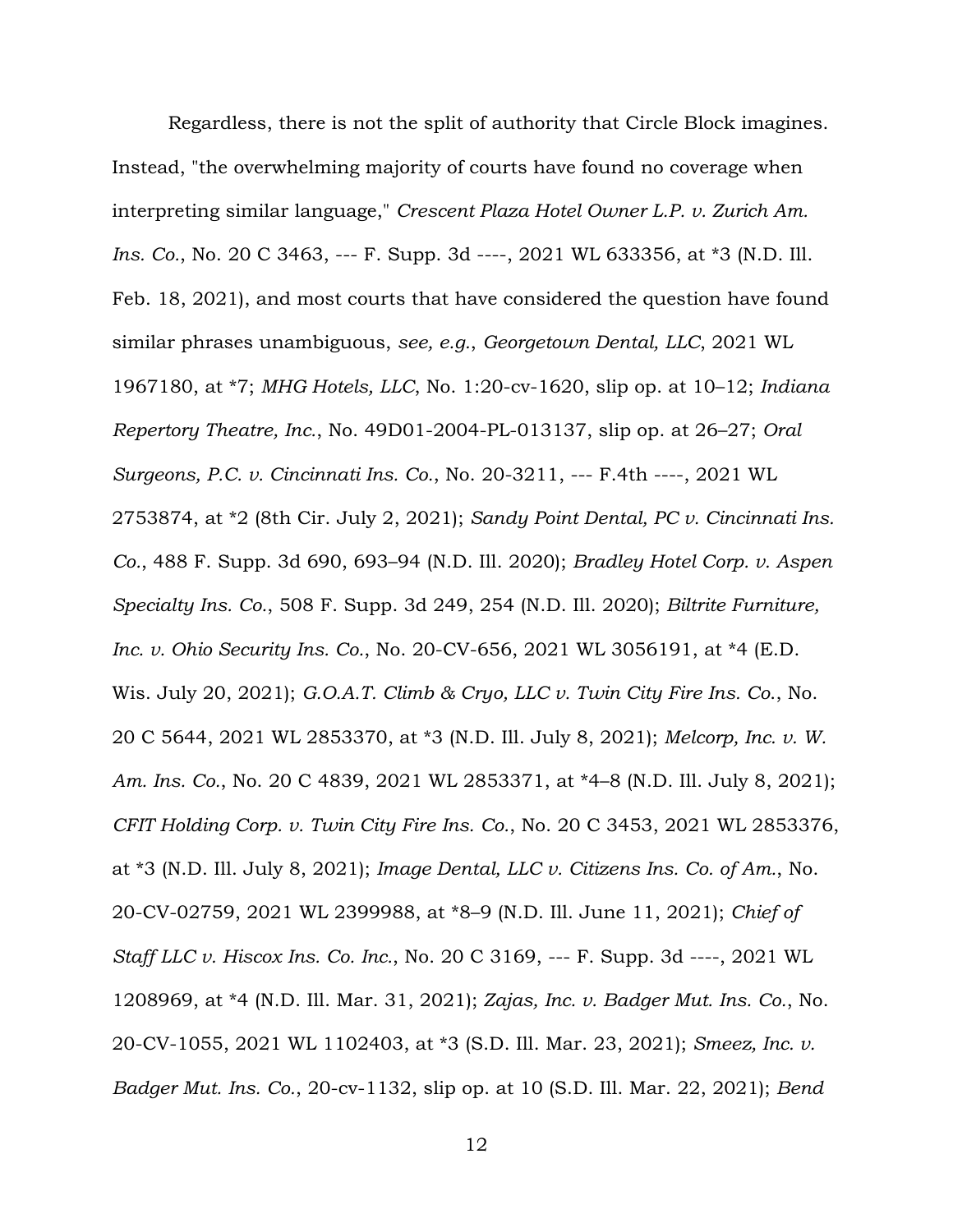*Hotel Dev. Co., LLC v. Cincinnati Ins. Co.*, No. 20 C 4636, --- F. Supp. 3d ----, 2021 WL 271294, at \*3 (N.D. Ill. Jan. 27, 2021); *TJBC, Inc. v. Cincinnati Ins. Co., Inc.*, No. 3:20-CV-00815, 2021 WL 243583, at \*4 (S.D. Ill. Jan. 25, 2021).

In sum, reasonably intelligent policyholders would not think that the word "physical" has no meaning and should be ignored when interpreting the ordinary meaning of the phrase "direct physical loss or damage to property." *See G&G Oil Co. of Indiana*, 165 N.E.3d at 87. Reasonably intelligent policyholders similarly would not think that a policy requiring "direct physical loss or damage to property" would provide coverage where there is no physical damage to the insured property but only a loss or reduction of the property's usefulness or function for normal purposes. *See id.* The ordinary meaning of the phrase "direct physical loss or damage to property" does not provide coverage for economic losses caused by the COVID-19 pandemic in the absence of any physical harm to the Conrad's building or the items located within it. *See Windridge of Naperville Condo. Ass'n v. Philadelphia Indem. Ins. Co.*, 932 F.3d 1035, 1040 n.4 (7th Cir. 2019) (applying Illinois law) ("[W]e have acknowledged that the central meaning of the term physical injury as it is used in everyday English—the image it would conjure up in the mind of a person unschooled in the subtleties of insurance law—is of a harmful change in appearance, shape, composition, or some other physical dimension of the injured person or thing.") (citation omitted).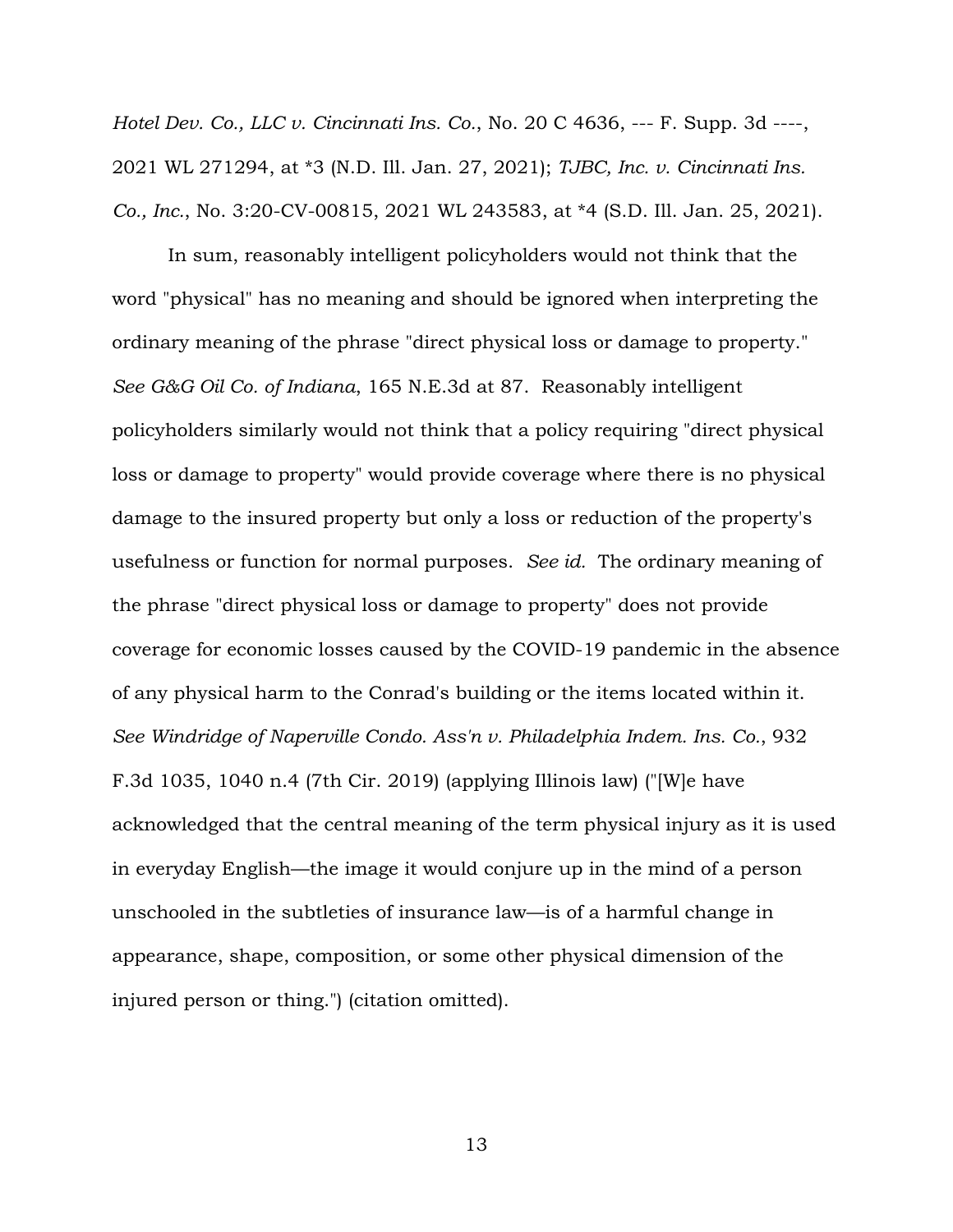#### **C. Other Allegations of Physical Loss or Damage to Property**

Alternatively, Circle Block argues that it has plausibly alleged facts that show or allow the Court to draw the reasonable inference that there was "direct physical loss or damage" to the building or items located within it. *See* dkt. 36 at 14–15. In support, Circle Block points to allegations that the "physical SARS-CoV-2 particles . . . attached to the Conrad property," dkt. 1-2 at 23 ¶ 67, which caused it to incur "significant additional expenses for cleaning and disinfecting the Property," *id.* at 22 ¶ 63.

But the Policy requires "direct physical loss or damage *to* property," not merely a physical substance *on* property. *See* dkt. 20 at 12–15 (summarizing relevant Policy provisions) (emphasis added). Although the virus may have been present on surfaces at the Conrad Hotel as alleged, Circle Block has not plausibly alleged that the virus caused the type of harm to the building itself or items within it that is necessary to show "direct physical loss or damage to property." *See L&J Mattson's Co. v. Cincinnati Ins. Co., Inc.*, No. 20 C 7784, --- F. Supp. 3d ----, 2021 WL 1688153, at \*5 (N.D. Ill. Apr. 29, 2021) ("One does not replace, rebuild or repair a countertop (or a doorknob or a floor) because SARS-CoV-2 . . . is present on the surface. One simply cleans the surface."); *see Mama Jo's Inc. v. Sparta Ins. Co.*, 823 F. App'x 868, 879 (11th Cir. 2020), *cert. denied*, No. 20-998, 2021 WL 1163753 (U.S. Mar. 29, 2021) ("[U]nder Florida law, an item or structure that merely needs to be cleaned has not suffered a 'loss' which is both 'direct' and 'physical.'"); *Crescent Plaza Hotel Owner L.P.*, 2021 WL 633356, at \*3 ("[T]he coronavirus does not physically alter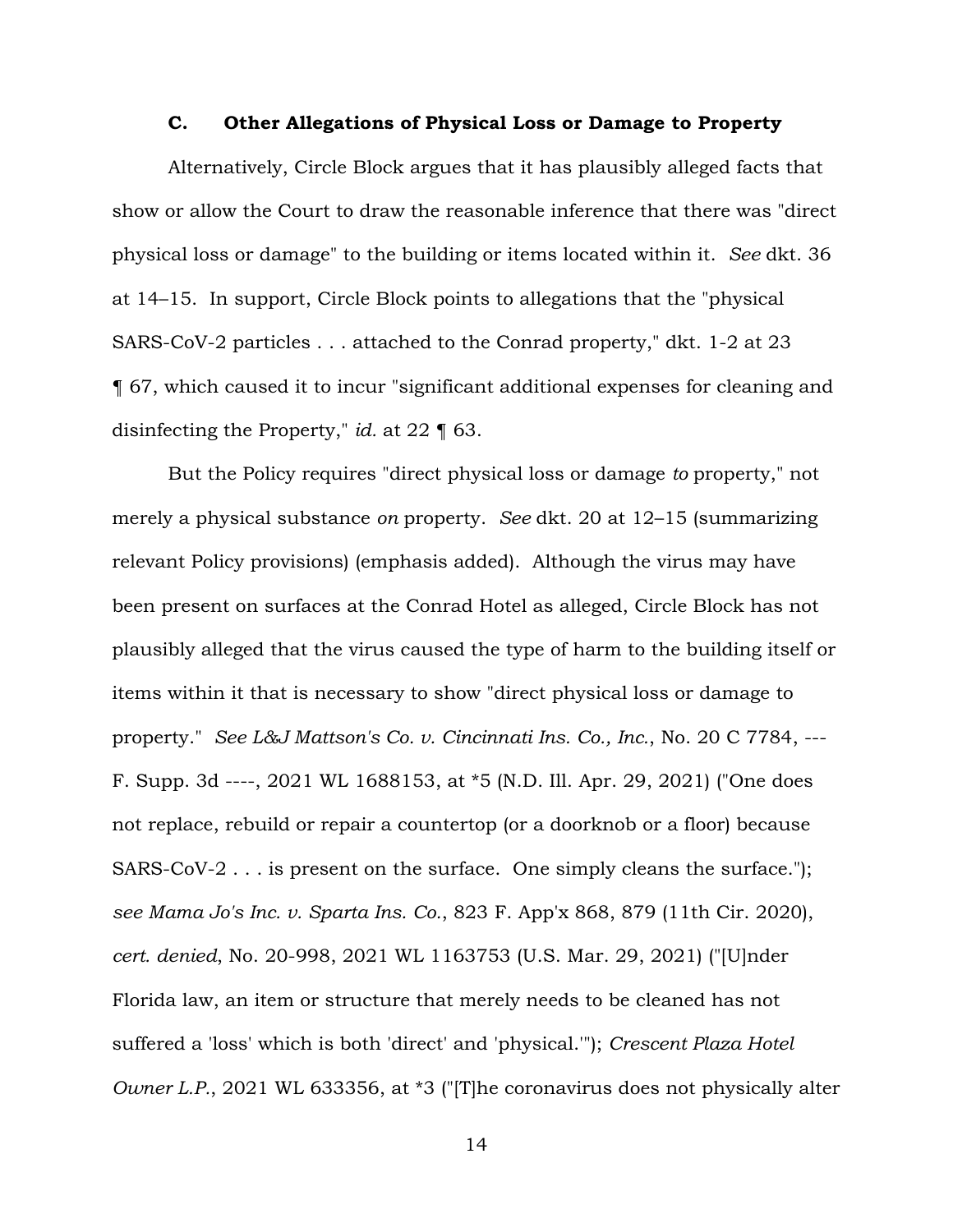the appearance, shape, color, structure, or other material dimension of the property.").

Circle Block argues that physical SARS-CoV-2 particles are akin to other substances that courts have found to satisfy similar contractual language requiring physical harm. *See* dkt. 36 at 19–26. These cases, none of which involve Indiana law, found the requirement of physical harm was or could be met when losses were caused by bacteria, smoke, gasoline, oil vapor, ammonia, carbon monoxide, lead particles, gas emitted from drywall, odors, pesticide, risk of rockfall and collapse, and asbestos. *See id.* These conditions, however, generally involve persistent physical contamination that requires repair or replacement, rather than cleaning and disinfecting, to remediate. *See Kim Chee LLC v. Phil. Indem. Ins. Co.*, No. 1:20-CV-1136, --- F. Supp. 3d ----, 2021 WL 1600831, at \*5–6 (W.D.N.Y. Apr. 23, 2021) (collecting cases on the "spectrum" of these factual scenarios, with "persistent hazard[s]" generally covered by similar insurance provisions and "easily remedied intrusion[s]" typically left uncovered).

For example, Circle Block relies on *Motorists Mut. Ins. Co. v. Hardinger*, 131 F. App'x 823 (3d Cir. 2005), which held that a similar insurance provision could cover a homeowner's losses caused by a bacterial contamination. *See*  dkt. 36 at 19. But that case involved a well that had tested positive for e-coli bacteria for nearly two years that could not be fixed after multiple attempts, rendering the home uninhabitable. *Hardinger*, 131 F. App'x at 824. The other cases cited by Circle Block on this point involve similarly persistent physical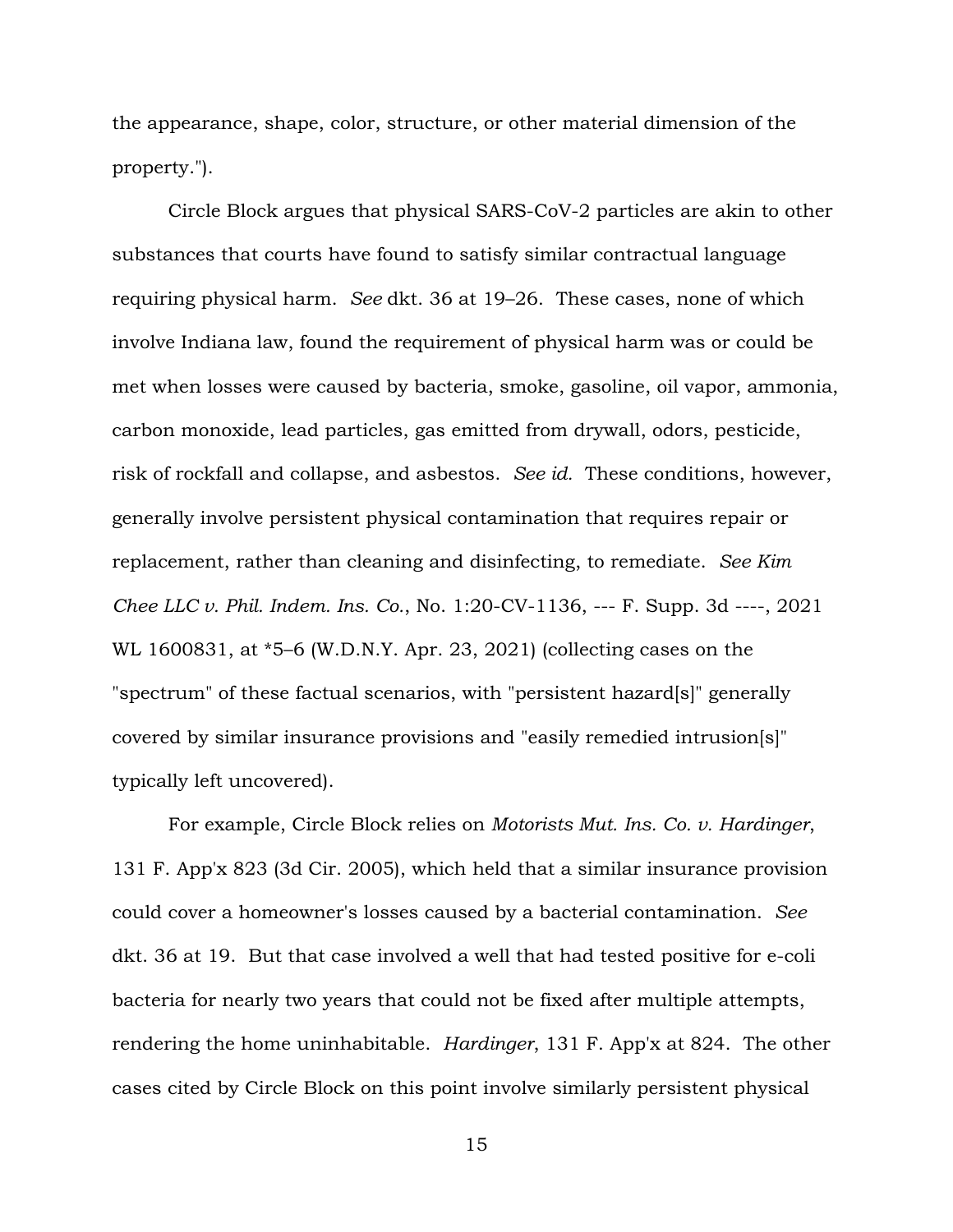contamination that could only be remedied with repair, replacement, or rebuilding. *See, e.g.*, *Essex Ins. Co. v. BloomSouth Flooring Corp.*, 562 F.3d 399, 401 (1st Cir. 2009) (offensive odor from carpet installation remained even after the original carpet adhesive was scraped up and the floor was recarpeted); *TRAVCO Ins. Co. v. Ward*, 715 F. Supp. 2d 699, 703 (E.D. Va. 2010), *aff'd*, 504 F. App'x 251 (4th Cir. 2013) (gradual emission of toxic gases from drywall causing widespread impact to "HVAC coils, electrical wiring in outlets, ground wires and other metallic surfaces"). The substances involved in these cases thus differ from the COVID-19 virus, which Circle Block alleges is only "detectable for several days," even without cleaning. *See* dkt. 1-2 at 12 ¶ 20.

\* \* \*

At bottom, Circle Block has not plausibly alleged claims that satisfy the Policy's requirement for a "direct physical loss" to property and thus its claims must be dismissed.[7](#page-15-0) The complaint is dismissed with prejudice because Circle Block has not offered "any meaningful indication of how it would plead differently" if given the opportunity or how that could change the outcome here. *See, e.g.*, *Gonzalez-Koeneke v. West*, 791 F.3d 801, 808 (7th Cir. 2015) (citation omitted); Fed. R. Civ. P. 41(b).

<span id="page-15-0"></span><sup>7</sup> Circle Block contends that Fireman's Fund provided "no argument" on Dependent Property Coverage, dkt. 36 at 39, but Fireman's Fund's brief addresses Dependent Property Coverage, noting that it, like the other provisions, requires "'direct physical loss or damage to property,'" dkt. 20 at 18.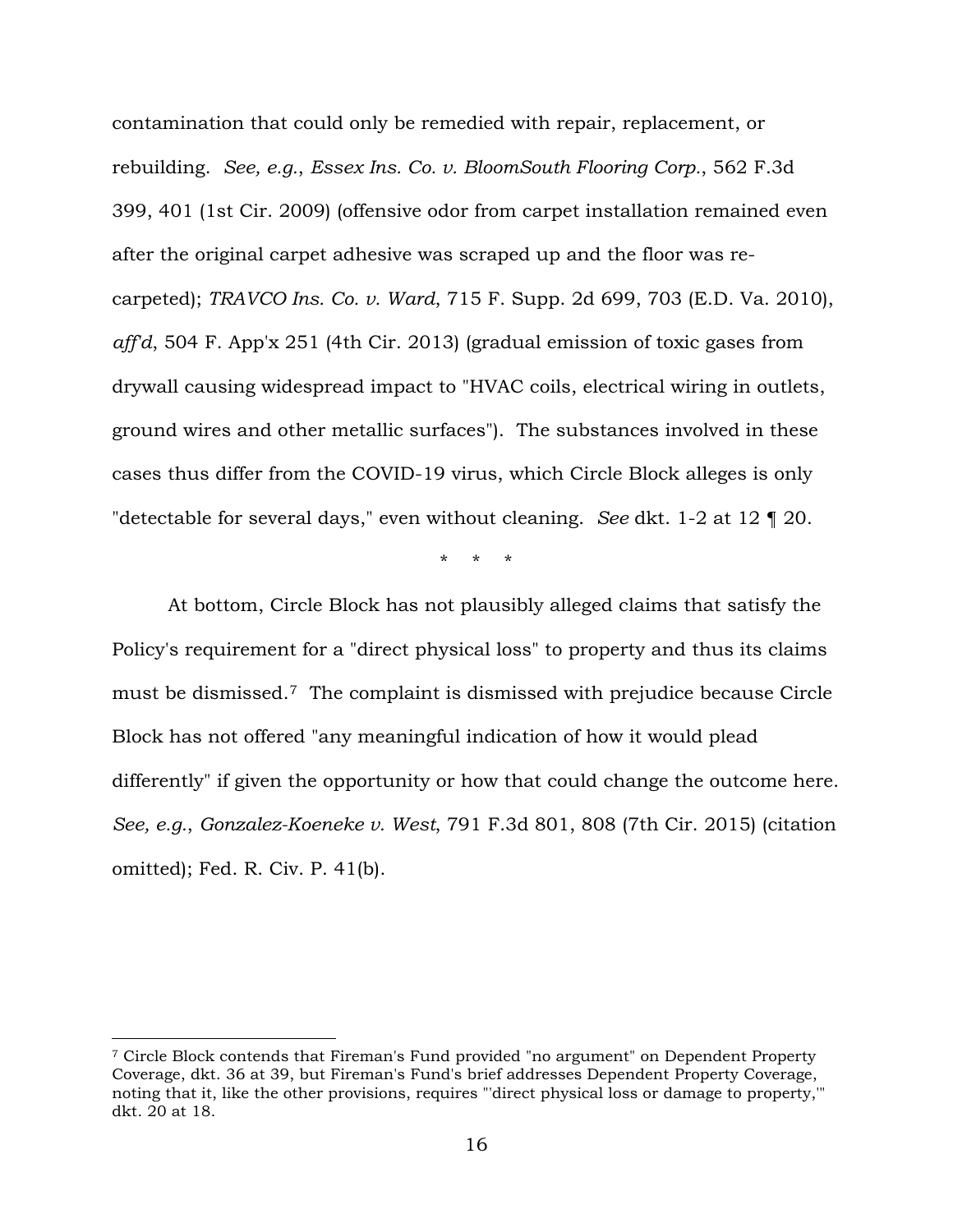#### **IV. Conclusion**

Defendant's motion to dismiss is **GRANTED.** Dkt. [19]. Circle Block's

motion for oral argument, dkt. [38], and its motion to compel, dkt. [55], are

**DENIED as moot**. This case is **DISMISSED with prejudice**. Final judgment

shall issue by separate entry.

# **SO ORDERED.**

Date: 7/27/2021

James Patrick Hanlon

James Patrick Hanlon United States District Judge Southern District of Indiana